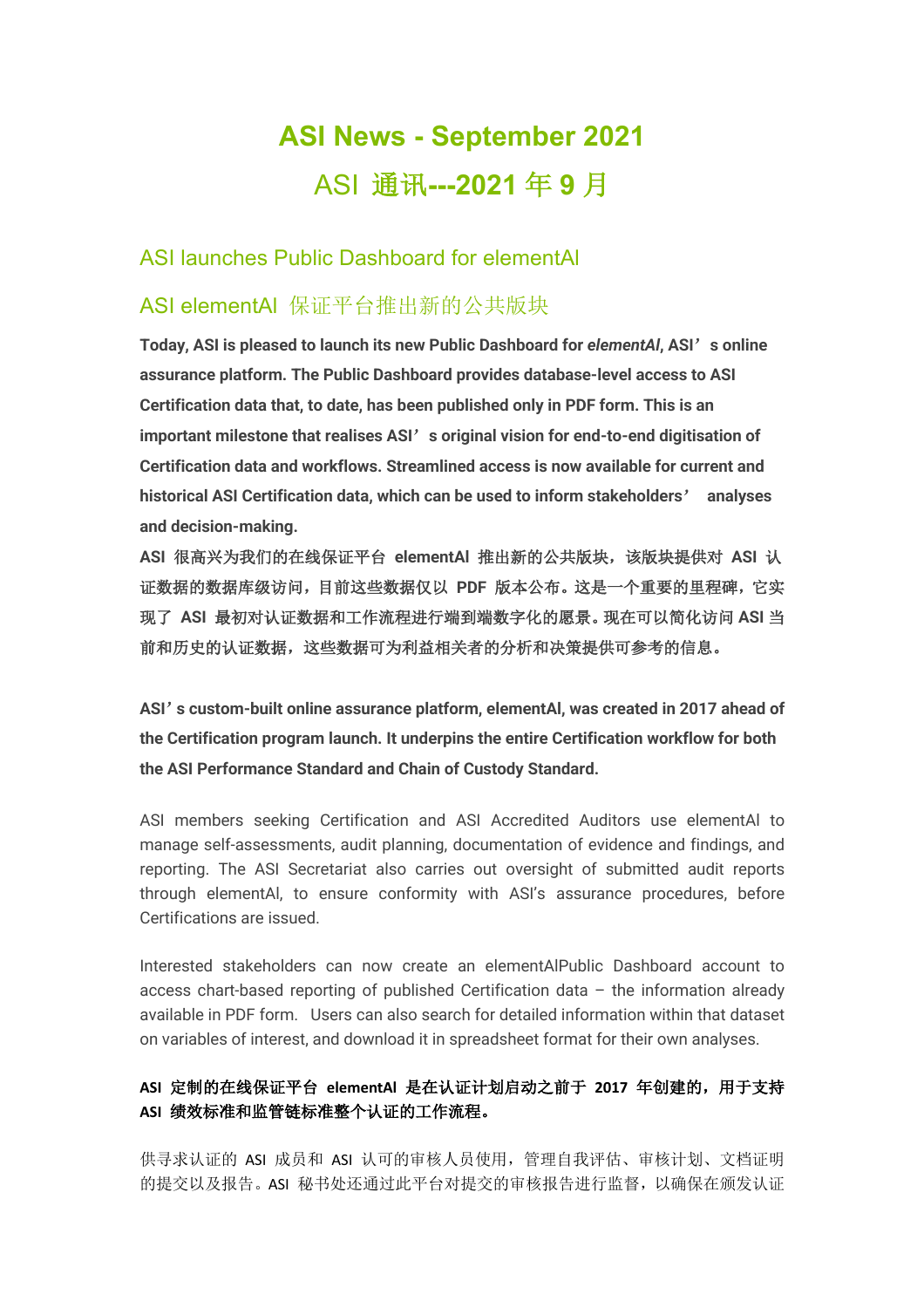之前符合 ASI 的保证程序。

感兴趣的利益相关者现在可以创建一个 elementAl 保证平台公共版块的帐户,以访问基于图 表已发布认证数据的报告—这些信息将以 PDF 形式提供。用户还可以搜索感兴趣数据集中 变量的详细信息,并以电子表格格式下载以供分析。

**The new Public Dashboard will be automatically visible to existing elementAl users when they next login.** Information that is not currently published in ASI Certifications will continue to be managed securely and in confidence.

on the elementAl Public Dashboard, ASI Certification data can be searched by standard topic, conformance level, supply chain activity, geography, member, auditor, certification status and timing, and any other relevant variable or keyword.

With more than 140 Certifications issued to date, and a strong pipeline of new and re-Certifications, this enables all stakeholders to easily access both a detailed and big picture view of the ASI program. ASI anticipates that this will catalyse insights, learning and ongoing improvements for members, auditors and the Certification program as a whole.

#### 现有 **elementAl** 保证平台的用户在下次登录时将可自动看到新的公共版块。当 前未在 **ASI** 认证中发布的信息将会继续安全保密地进行管理。

在 elementAl 保证平台的公共版块上,可以按标准主题、一致性级别、供应链 活动、地理位置、成员、审核员、认证状态和时间以及任何其他相关变量或关键 字搜索 ASI 认证数据。

迄今为止 ASI 已颁发了 140 多个认证,以及强大的新认证和重新认证渠道,这 使所有利益相关者能够轻松访问 ASI 计划的详细内容和总体视图。 ASI 预计 这将促进会员、审核员和整个认证计划的洞察力、学习和持续改进。

# **M&E Insights: Exploring ASI Certification data**

## **through the Public Dashboard**

### 监测与评价洞察:通过公共版块探索 **ASI** 认证数据

**With the new ASI Public Dashboard launched this month, ASI enables all interested stakeholders simpler access to published and aggregated data on ASI Certifications. The Public Dashboard contains live data, so when a new Certification is released, it will also be available in the Dashboard. This month we have prepared some examples to illustrate how you can use the Public Dashboard to gain insights into the ASI Certification Program.**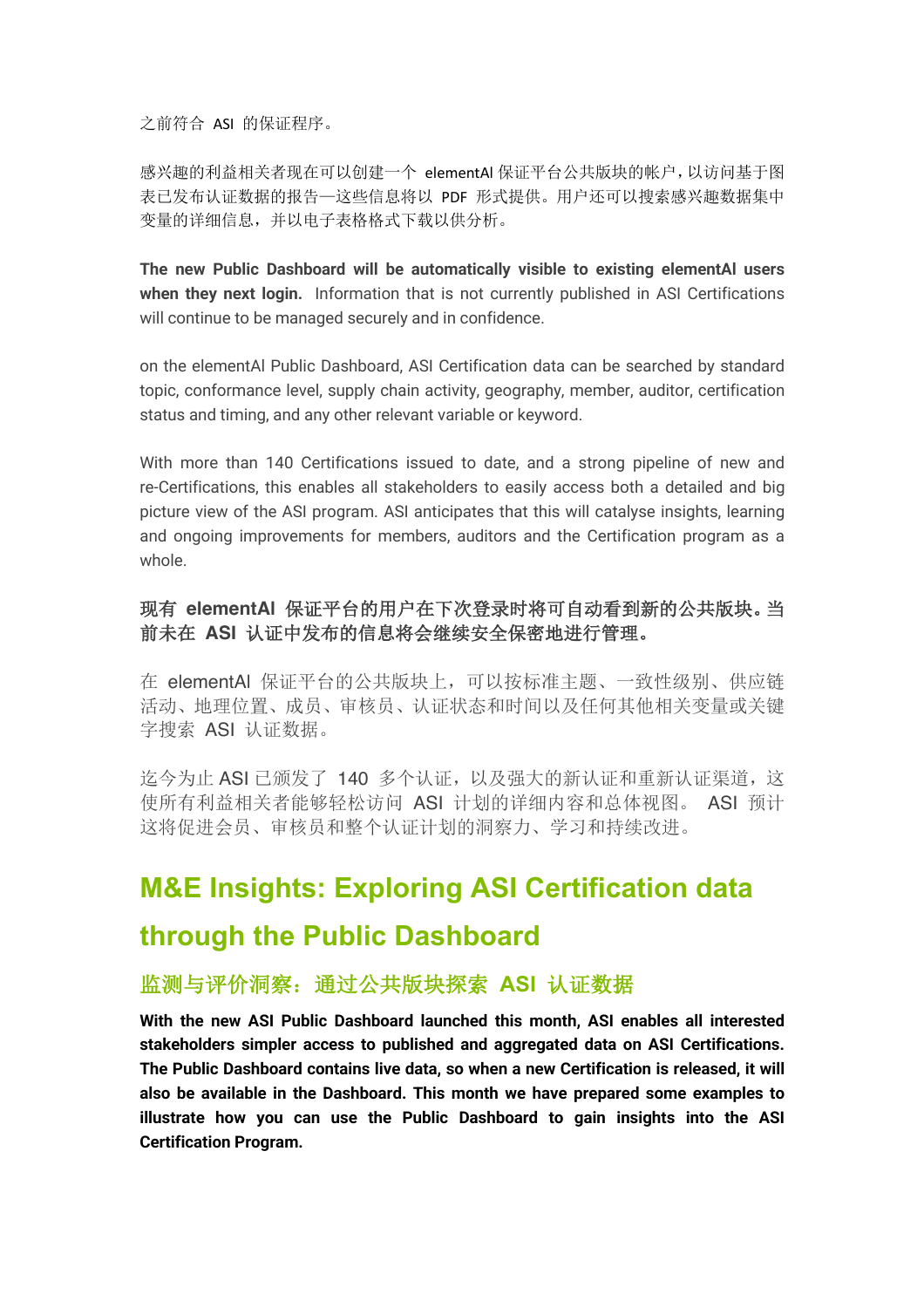随着本月新推出的 **ASI** 公共版块,**ASI** 使所有感兴趣的利益相关者能够更轻松地 访问有关 **ASI** 认证已发布和汇总的数据。公共版块包含实时数据,因此当发布 新的认证时,它也将在版块中可以查询到。本月我们准备了一些示例来说明您 将如何使用公共版块以深入了解 **ASI** 认证计划。

The first step is to create an account on the Public Dashboard. Go to the Public Dashboard page, click 'Sign up' and complete the registration form. A confirmation email with instructions on how to log in for the first time will be sent to your email address.

We've prepared a short overview video that demonstrates the basics.

Once logged in, the front page of the Dashboard shows the total of ASI Certifications by Standard: From there, you will find tabs that can drill down into the data for:

- Performance Standard Certifications
- Chain of Custody Certifications
- Both

第一步是在公共版块上创建一个帐户。转到公共版块页面,单击"注册"'Sign up'并填写注 册表。一封包含首次登录说明的确认电子邮件将发送到您预留的邮箱。

我们准备了一个简短的概述视频来演示基础知识。

登录后,版块的首页按标准显示 ASI 认证总数: 从那里, 您将找到可以继续查看以下数据 的选项卡:

- •绩效标准认证
- •监管链认证
- •两个认证都包括

Within those, you can access records and charts for live data according to different variables, including:

- Supply Chain Activity
- Country
- Principle and Criteria
- Conformance Rating
- Current or all Certifications

You can also conduct your own searches for keywords on issues or entities of interest. Click 'Export' to download data for further analysis under a Creative Commons licence, which includes a requirement for attribution to ASI.

其中,您可以根据不同的变量访问实时数据的记录和图表, 包括: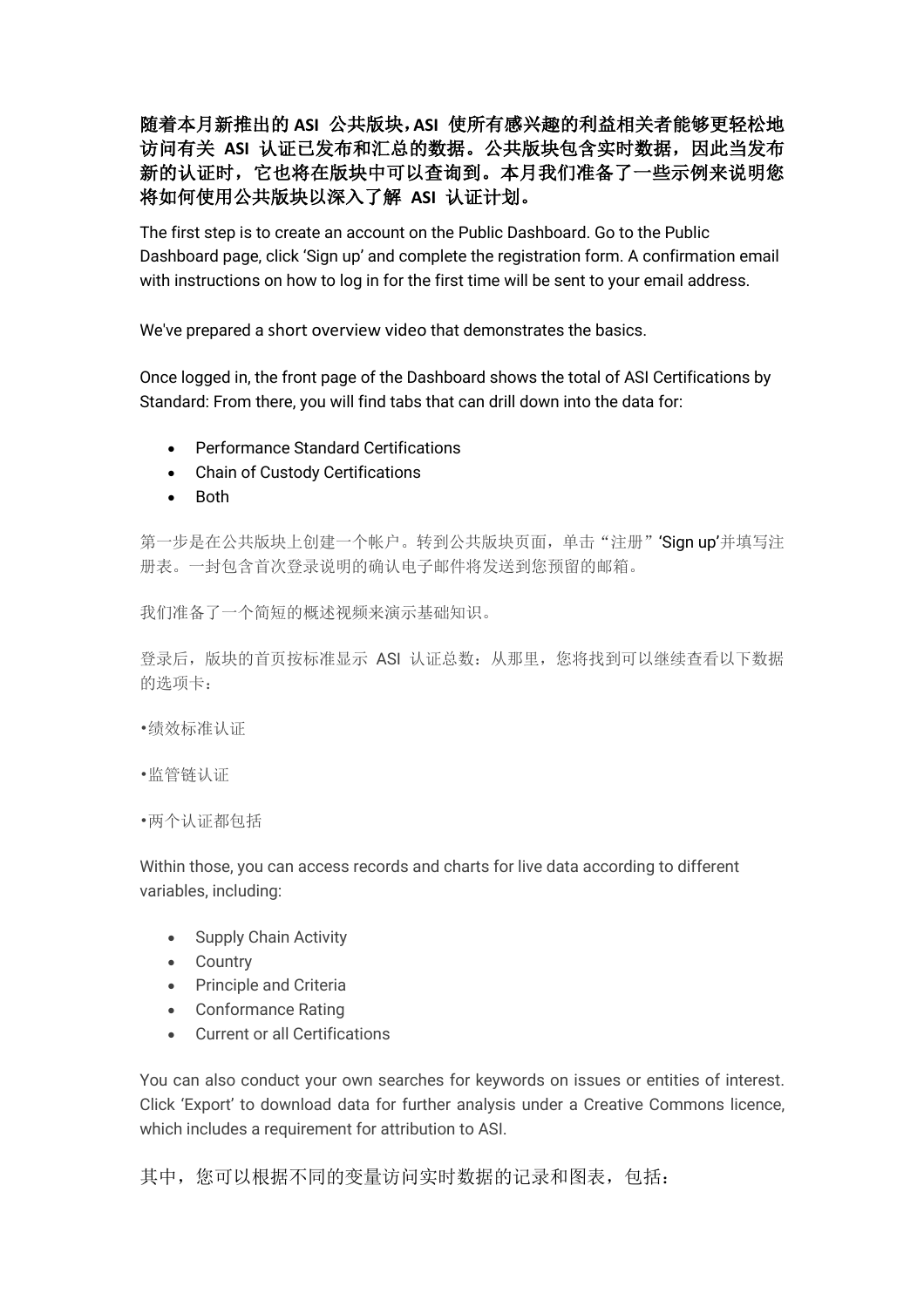- •供应链活动
- •国家
- •原则和标准
- •符合性评级
- •当前或所有认证

您还可以自行搜索有关问题或感兴趣实体的关键字。单击"导出"下载数据以根 据知识共享许可进行进一步分析,其中包括对 ASI 归属的要求。

# **Chinelo Etiaba appointed as ASI Director of Membership**

## **Chinelo Etiaba** 被任命为 **ASI** 成员总监

**ASI is delighted to announce the appointment of Chinelo Etiaba as our Director of Membership. Chinelo brings over 18 years' experience in the corporate membership sector, and a flair for managing relationships.**

Chinelo was most recently Director, Membership Services at the Responsible Jewellery Council (RJC), where she developed engagement strategies including key account management processes and procedures which increased uptake in new member certifications. Her unique take on member relations was founded on an integrated approach across multiple departments, and ensured the needs of the diverse membership were met within the boundaries of the organisation's values, policies and capacity.

At ASI, Chinelo is responsible for leading membership growth, retention and general engagement strategies, and working with the ASI team on the enabling resources to support achievement of ASI's broader strategies.

#### **ASI** 很高兴地宣布任命 **Chinelo Etiaba** 为我们的成员总监。**Chinelo** 在企业会员 领域拥有超过 **18** 年的经验,并具有管理人际关系的天赋。

Chinelo 最近担任责任珠宝业委员会 (RJC) 成员服务总监,在那里她制定了参与 策略,包括主要客户管理流程和程序,以增加新成员认证的采用率。她对成员关 系的独特看法建立在跨多个部门的综合方法之上,并确保在组织的价值观、政策 和能力范围内满足不同成员的需求。

在 ASI, Chinelo 将负责领导成员增长、保留和一般参与战略, 并与 ASI 团队合 作开发支持资源以支持实现 ASI 更广泛的战略规划。

## **Watch the recording: Chain of Custody Materials**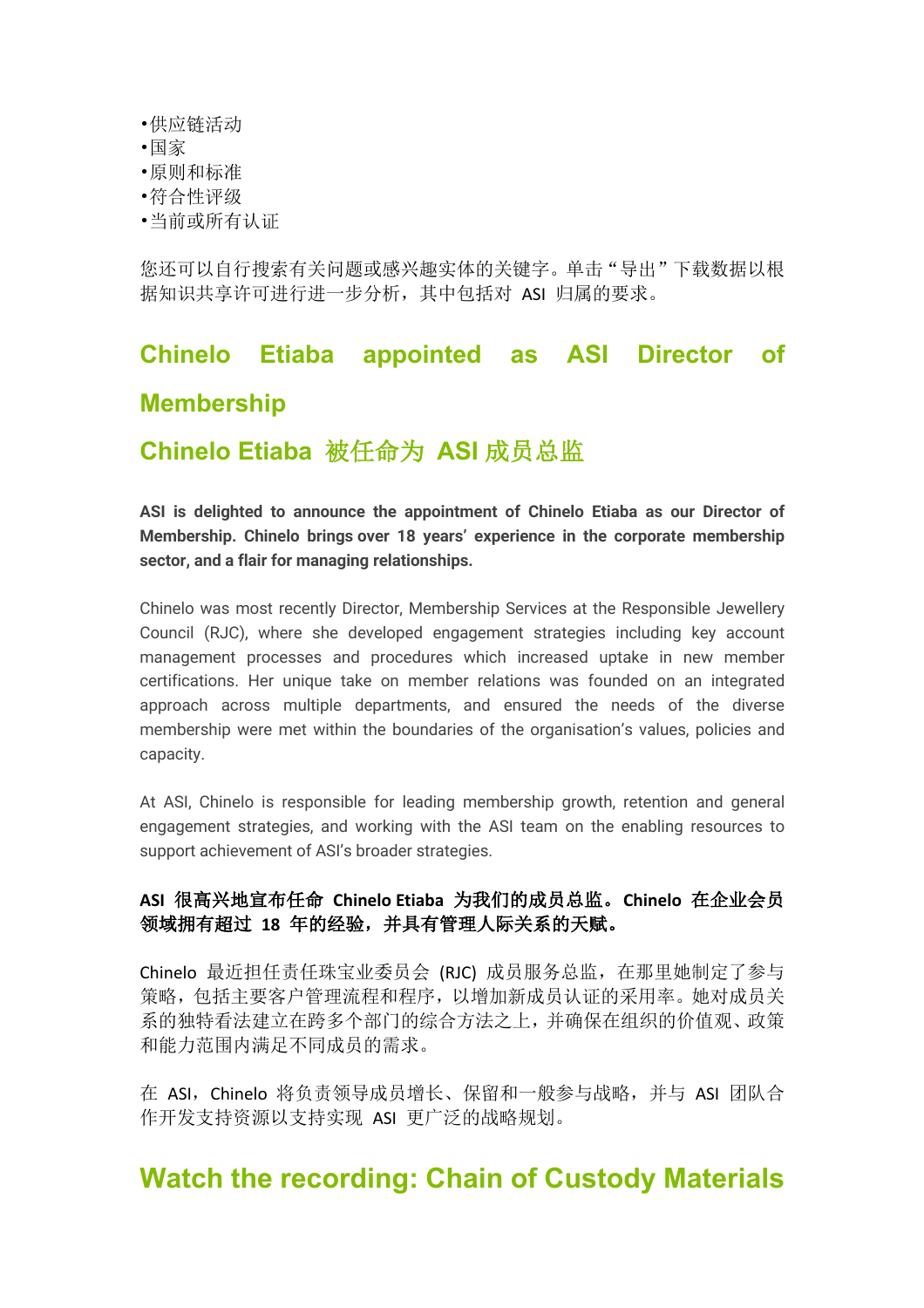# **flows: latest data and future developments** 观看录播视频:监管链**---**最新数据和未来发展

**This webinar examines in more detail the second year of** ASI Chain of Custody flows data**, visualised in the context of aluminium global supply and demand. The visualisation, updated with 2020 data reported by more than double the number of CoC Certified Entities than there were in 2019, shows how annual flows of CoC Material are growing over time and through the global value chain.**

ASI Impacts Analyst Klaudia Michalska and Director of Standards Chris Bayliss present the session and:

- Discuss what the ASI Material flows mean
- Consider how they can be used in evaluating ASI's outcomes and impacts
- Explore some of the challenges in the data analysis process

Outline future plans as part of the Standards Revision process and beyond.

本次网络研讨会更详细地研究了 ASI 第二年监管链的流动数据,在铝全球供需 背景下进行了可视化研究,更新了 2020 年的数据,报告的 CoC 认证实体数量 是 2019 年的两倍多, 显示了 CoC 材料的年度流量如何随着时间的推移以及在 全球价值链中的增长。

ASI 影响分析师 Klaudia Michalska 和标准总监 Chris Bayliss 出席了会议并:

•讨论了 ASI 材料流的含义

- •考虑如何将它们用于评估 ASI 的结果和影响
- •探索数据分析过程中的一些挑战

概述作为标准修订过程的一部分及今后的未来计划。

### ASI Certifications update

## **ASI** 认证动态

In September, ASI Members achieved one new certifications, with several more in the announcement pipeline.

9月, ASI 成员通过了 1 项新认证,还有几项正在发布中。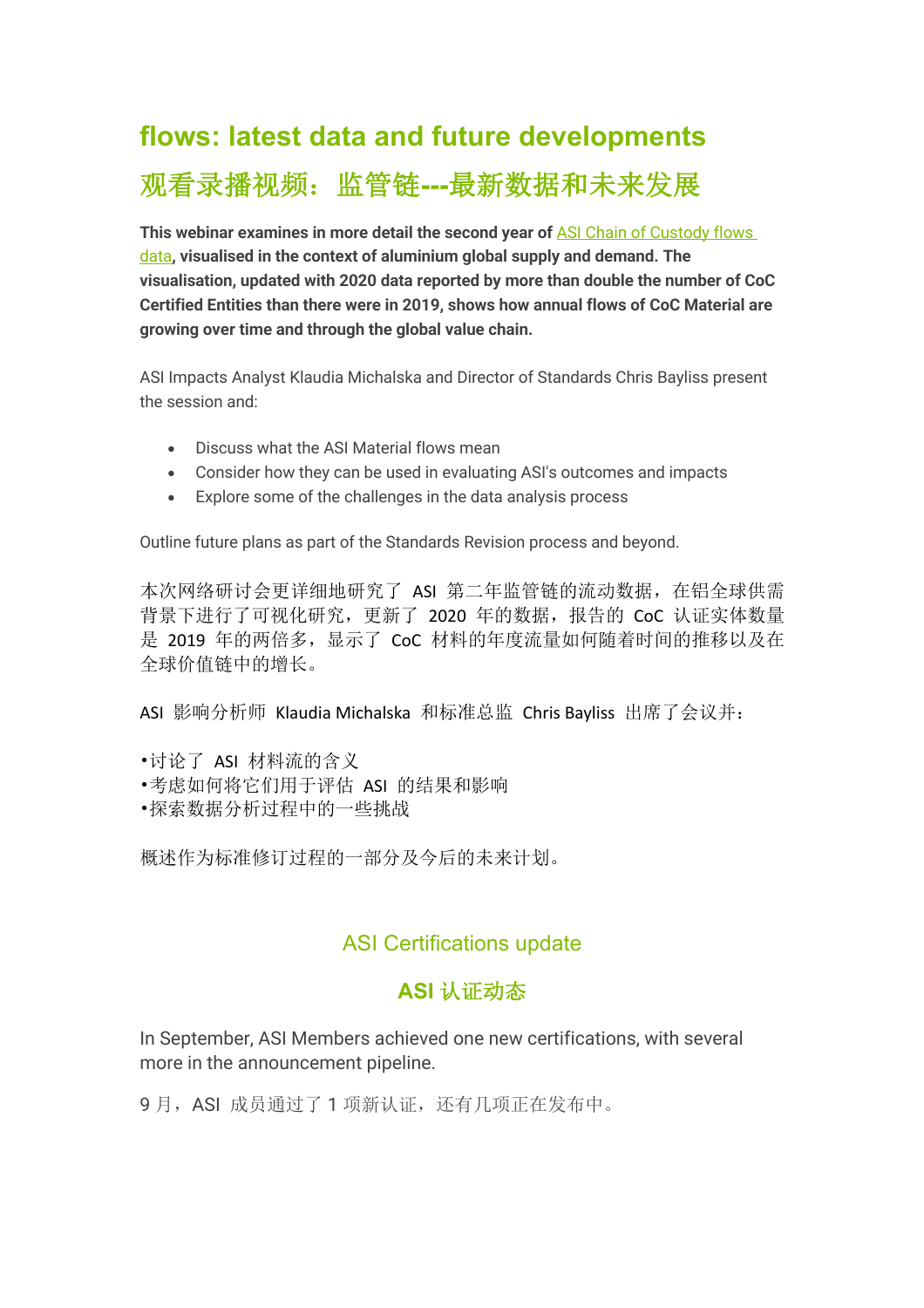1. **ELVAL** 希腊铝业的 **Elvalhalcor S.A.**铝轧制事业部在希腊 Oinofyta 的 工厂已成功通过 ASI 监管链 (CoC) 标准认证。该设施的运营包括重熔和 铸造、热/冷轧、卷材涂层和精加工线。

## ASI 会员新闻

In September, ASI welcomed three Production & Transformation members and three General Supporter members, bringing the total number of ASI members to 195. Read more about our new members below, and for more information about ASI membership, please visit the Join ASI page on our website!

9月, ASI 迎来了三家生产和转化加工类成员,三家一般支持类成员和一家社会 团体类成员的加入,使 ASI 成员总数达到 195 家。在下面了解有关我们的新成 员的更多信息,以及有关 ASI 成员资格的更多信息,请访问我们网站上的加入 ASI 页面。

## **GZ Industries Limited**

GZ Industries(尼日利亚 GZ Industries Limited 和南非 GZ Industries SA (PTY) Limited)是一家生产优质铝制饮料罐的国际制造商。使用一流的制造工艺和最 新的高速饮料灌装生产线,确保高效、创新和可持续的运营,为我们的客户提供 最好的价值和服务。

在多元化且经验丰富的管理团队领导下,GZI 充分利用资源,使我们能够保持快 速、经济高效以成为业内受人尊敬的供应商。我们很自豪能够为一些非洲领先的 品牌制造和生产饮料罐。

加入 *ASI* 是因为我们积极致力于于解决可持续性问题,并与其他志同道合的公司 建立联系,积极参与如何使铝供应链更具可持续性,并利用最佳实践和与其 他 *ASI* 成员共同遵循相同的价值理念。

– *James Judson*,*GZ Industries* 集团首席执行

### **住友商事**

凭借遍布全球的网络以及来自各行各业的企业和消费者的信任,住友商事充分发 挥综合企业实力,从事多种业务活动,包括销售各种产品和服务、进出口、三边 贸易以及国内和国际商业投资。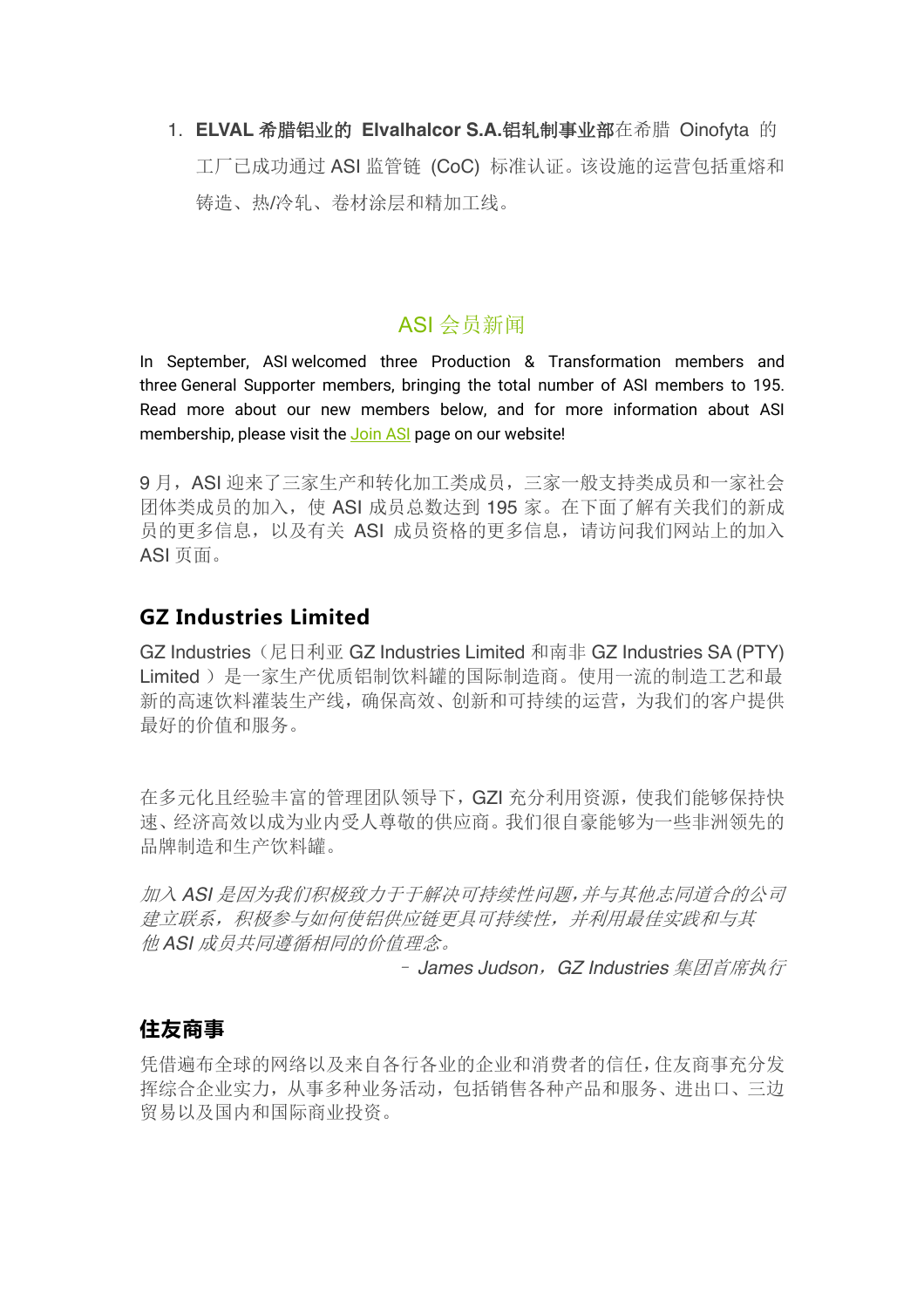住友商事很高兴成为铝业管理倡议 *(ASI)* 的支持类成员。作为全球铝材料和产品 贸易的积极参与者,我们将在支持全球铝价值链中的 *ASI* 活动和标准方面发挥 重要作用,以创建更可持续的行业。

- Motoi Kamitani*,轻金属和产品业务部总经理* 

#### **宁波华扬铝业科技有限公司**

宁波华扬铝业科技有限公司系由钢联国际投资开发股份有限公司(注册地:英属 维尔京群岛)独资投资成立,其中台湾中钢铝业股份公司(简称中钢铝业)占股 64.59%。公司于 2002 年 10 月 30 日注册登记,投资额为 8,453 万美元,注册 资本 4,900 万美元,占地 15 公顷。

历经两年多的建厂工程,2005 年 4 月开始试生产,2006 年 6 月通过环保验收后, 正式投入生产。

宁波华扬铝业自成立以来,秉持中钢铝业优良企业文化精神,以"踏实、创新、 成长、共荣"之经营理念,稳健发展,履行对股东、顾客、员工及社会应尽的责 任,追求公司可持续健康发展。

成为 *ASI* 会员是铝行业的企业责任。我们加入 *ASI*,体现卓越的管理体系,提升 企业形象,实现可持续发展。

*---*蔡明峯 总经理

#### **卡塔尔铝业**

卡塔尔铝业立志成为卡塔尔高品质铝制品的世界级生产商,为世界各地的客户提 供服务。

卡塔尔铝业每年生产超过 60 万吨优质原铝产品,增值产品铝挤压锭和铸造合金 产品符合全球客户群的严格质量标准。铝材产品应用于包括汽车、建筑、工程和 消费品制造在内的各种行业,服务于当今世界。卡塔尔铝业有限公司由挪威的海 德鲁铝业公司和卡塔尔的卡塔尔铝业制造公司(QAMCO)共同创建。

"随着公众意识的提高同时为了满足客户的需求,卡塔尔铝业发现有必要展示我 们对环境保护和可持续发展的长期努力和承诺,最终目标是在经济、生态和环境 之间取得平衡。

卡塔尔铝业发现让公众和我们的客户放心的更好方法是让像 *ASI* 这样的独立 和有声誉的机构来对我们的行为及绩效进行审核和验证。

卡塔尔铝业将继续努力使我们的每位成员,无论在组织中处于什么职位或职能, 都具有环保意识,并具有环境管理的意识和行为。"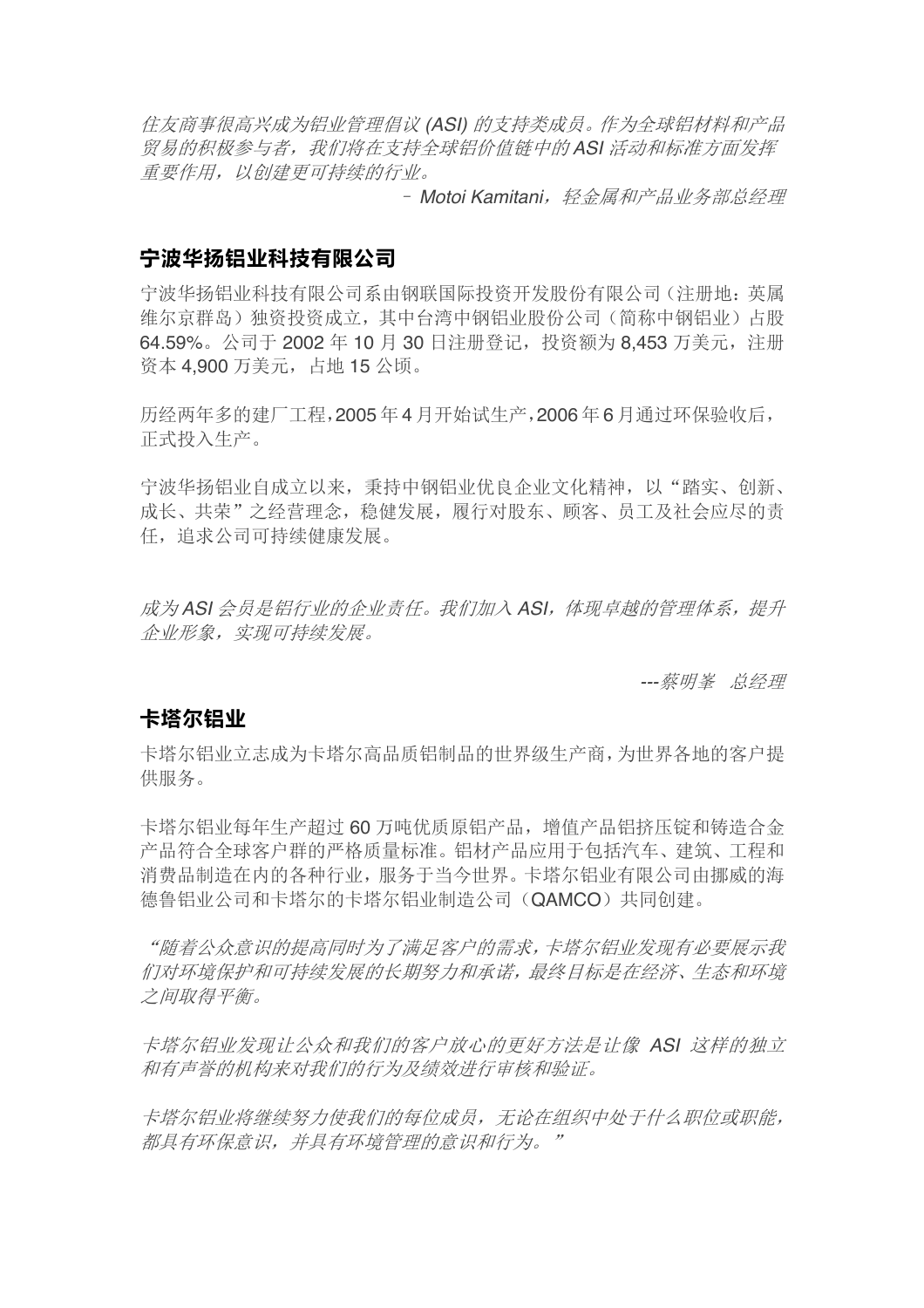– *Khalid Mohamed Laram* 卡塔尔铝业首席执行官

### **索通发展股份有限公司**

索通发展股份有限公司是全球铝冶炼用预焙阳极产品制造领域的领军者和解决 方案提供商之一,在中国不同地区建有六个制造中心,这些制造中心或靠近港口 或毗邻战略合作伙伴铝冶炼厂,公司预焙阳极总产能 252 万吨。

作为一家负责任的企业,我们遵循 EHS (环境、健康、安全)优先和可持续发 展战略,以炼油厂副产品绿色石油焦和煤化工副产品煤沥青为原料生产环境友好、 高品质的铝用阳极。

我们服务于全世界的铝冶炼厂(终端用户),不断改进 EHS 实践, 提供高质量 的产品和定制化的服务。

我们索通发展股份有限公司很高兴作为支持者类别成员加入 *ASI*,并愿意按照 *ASI* 制定的规则和标准,与世界各地的同行一起推动全球铝用阳极产品达到一个 新的水平。

*–*郎光辉 索通发展股份有限公司董事长

#### **伊藤忠商事株式会社**

伊藤忠商事株式会社的历史可以追溯到 1858 年,当时公司创始人伊藤忠开始 经营亚麻贸易业务。到今天,伊藤忠商事株式会社已经发展壮大了 150 余年。

伊藤忠商事株式会社作为领先的综合商社之一,在 62 个国家拥有约 100 个分 支机构,从事纺织、机械、金属、矿产、能源、化学品、食品、一般商品、房地 产、信息和通信技术、金融以及在日本和海外的商业投资等各种产品的国内贸易、 进出口和海外贸易。

伊藤忠商事株式会社很高兴加入铝业管理倡议 ASI , 我们认为解决全球环境和 社会问题是我们管理政策的首要任务之一。

从这个角度来看,作为日本领先的铝贸易商之一,加入 *ASI* 符合我们为实现可 持续社会做出贡献的目标。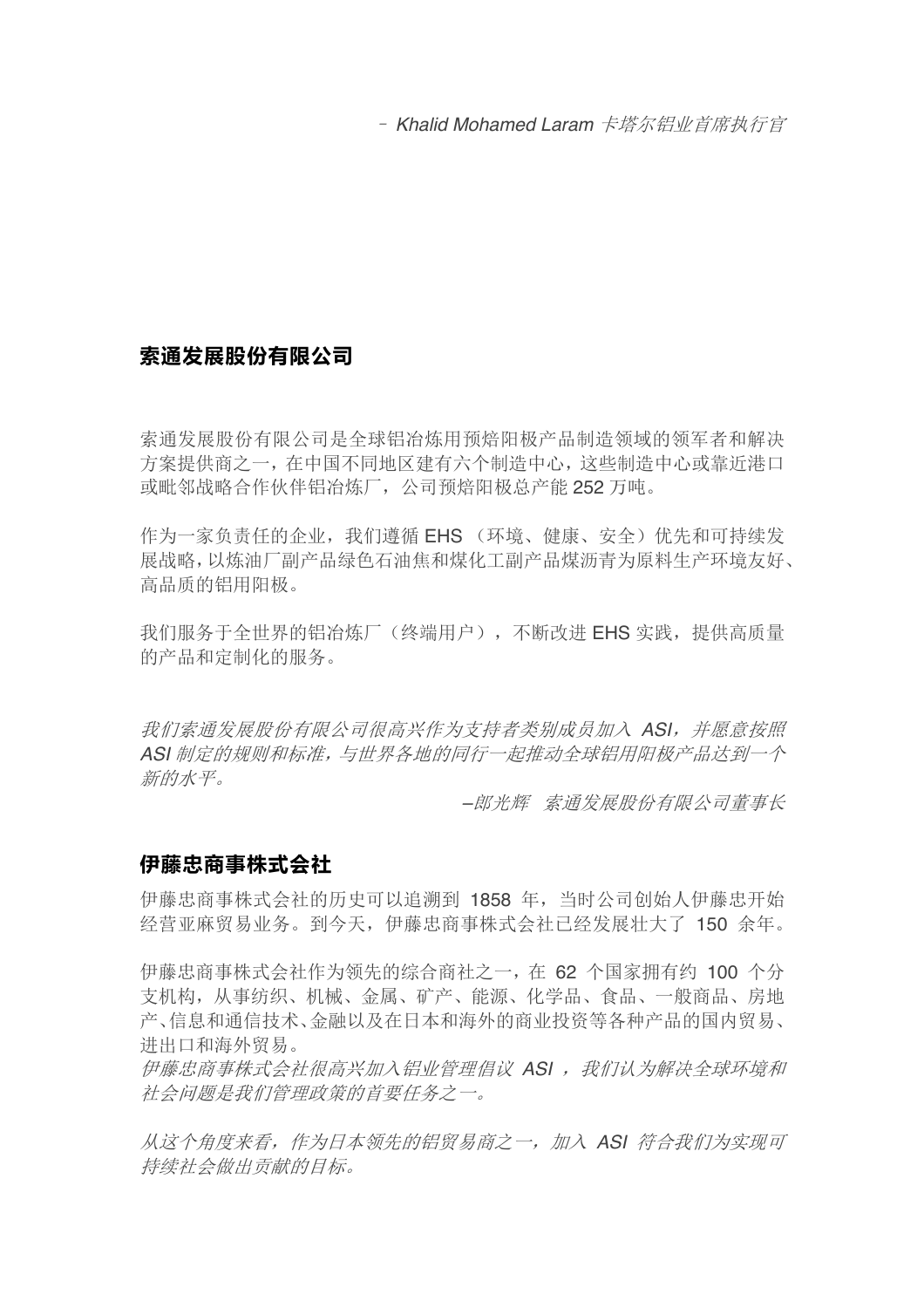我们将继续与ASI 密切合作,尽最大努力在铝行业创建更负责任的供应链。 –*YoshihikoOgura*,金属和矿产资源部高级官员

## UPCOMING EVENTS 近期活动

Upcoming ASI Secretariat presentations

近期 ASI 秘书处人员的演讲活动

**ASI Secretariat members are participating in several upcoming events with virtual presentations. Details on dates, times and info on how to join the sessions will be published here when they become available.**

**ASI** 秘书处人员正在通过网络形式参与即将举行的几项活动。有关日期、时间 和如何加入会议的信息将在此处发布。

• Marieke van der Mijn, Director of Impacts and Partnerships | **EUROPEAN SDG ROUNDTABLE - Sustainable Aluminum Sourcing in the Automotive Value Chain** | October 12, 2021, 14:00 - 15:30 CEST | More information

*This event is part of the "Sustainable Raw Materials & Value Chains" track. The discussion will be guided by the following questions: What is the Aluminium sector doing well in terms of advancing responsible sourcing? What (more) is needed? • What are the persistent challenges that need collective action to address? Where do you see opportunities for collaboration? • What roles do different stakeholders have along the automotive supply chain?*

• Marieke van der Mijn,影响和合作伙伴关系总监 | 欧洲可持续发展目标圆桌会议 - 汽车价值链中的可持续铝采购 | 2021 年 10 月 12 日, 14:00 - 15:30 CEST |

该活动是"可持续原材料和价值链"内容的一部分。讨论将以以下问题为指导:铝 行业在推进负责任采购方面做得好吗?还需要做什么(更多)?•需要采取集体行动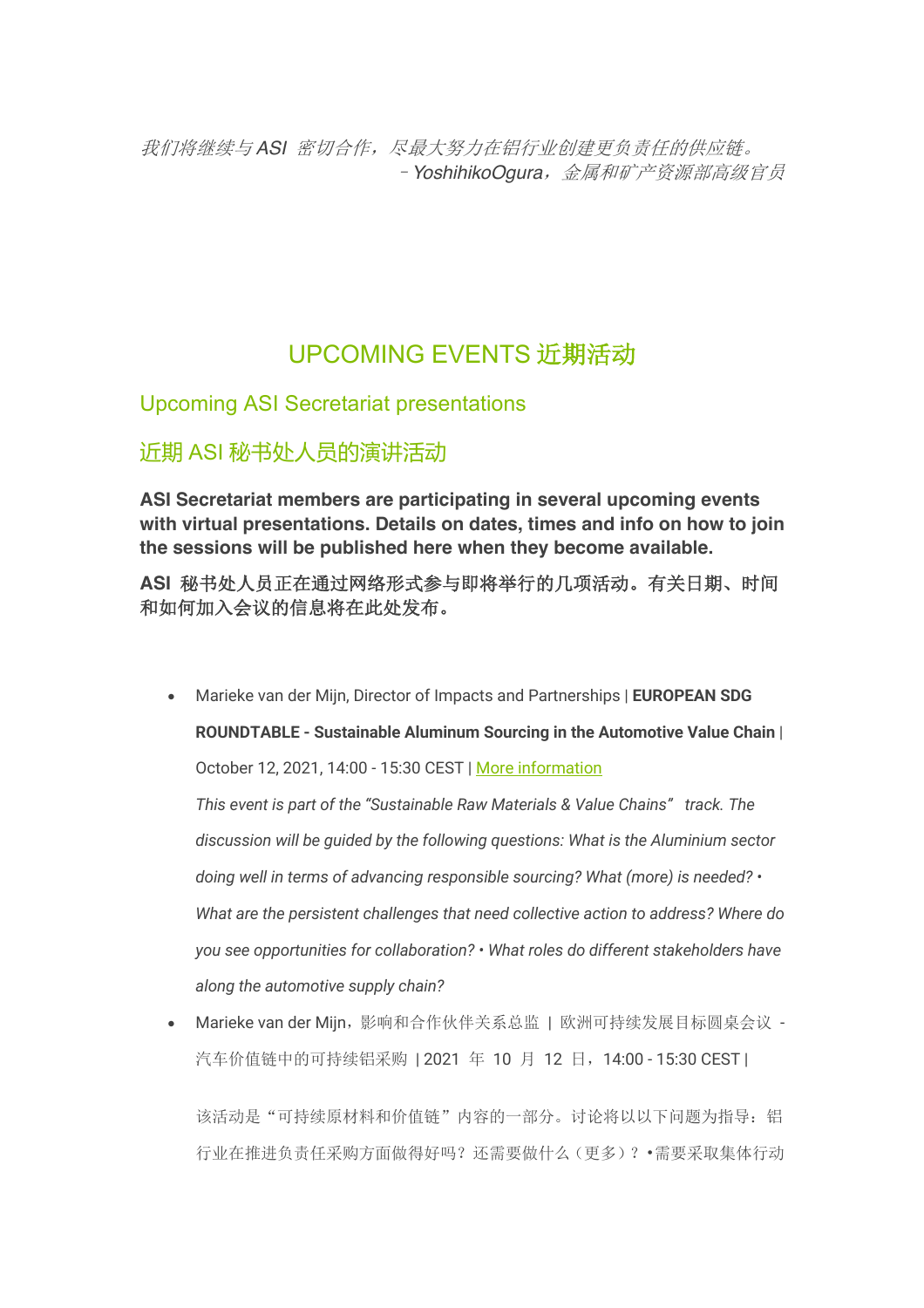来应对哪些持续存在的挑战?您认为合作机会在哪里?•不同的利益相关者在汽车 供应链中扮演什么角色?

- Chris Bayliss, Director of Standards | **AZ China - Green Aluminium Session** | November 16, 2021, 9:40 - 11:00 UTC | More information *Chris will join a panel of experts to discuss 'Green Aluminium in China and the World', which will address issues including the aluminium industry's ability to truly go green, outside China as well as inside; China's 2030 Emissions targets and the challenges for its aluminium industry; and the role of ASI in providing a framework for action along the value chain.*
- Chris Bayliss,标准总监 | AZ China 绿色铝材专场| 2021 年 11 月 16 日 9:40 11:00 UTC |

Chris 将出席一个专家论坛"中国和世界的绿色铝业",该论坛将解决包括铝业在 中国内外真正走向绿色的能力等问题;中国 2030 年排放目标及其铝工业面临的挑 战;以及 ASI 在提供价值链行动框架方面的作用。

• Fiona Solomon, CEO | **ISCOBA 2021 Conference** | November 22-25, 2021 | More information

*Fiona will present ASI's work to provide an international benchmark for performance and procurement that covers a wide range of sustainability issues for the aluminium sector; its strong growth to date in membership and certifications; its scope to continue to scale in future, and act as a foundation for sectoral transformation on sustainability challenges.*

• Fiona Solomon,首席执行官 | ISCOBA 2021 会议 | 2021 年 11 月 22-25 日 |

Fiona 将介绍 ASI 为绩效和采购提供国际基准的工作,该基准涵盖铝行业的广泛可 持续性问题;迄今为止在会员和认证方面的强劲增长;其未来将继续扩大规模,并